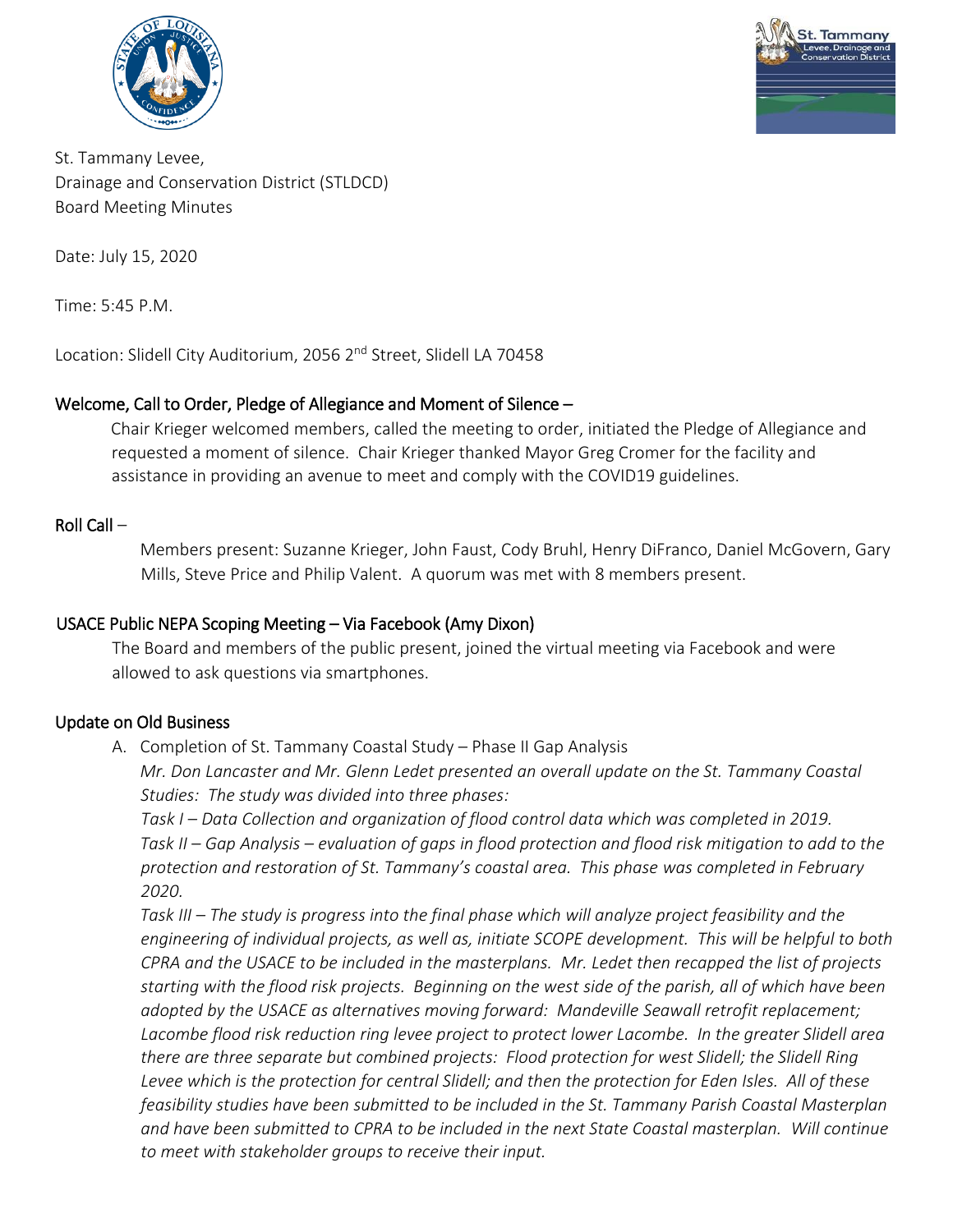## B. *Slidell Levee System* – East Segments Task Order Initiation with CPRA

Mr. Ledet mentioned that one of the key items that came out of the Gap Analysis was that there was no interim flood protection in the areas on the east side of Slidell, which could be seen as a vulnerable area on the eastern side. Neel-Shaffer looked at the proposal to try to fill that vulnerable area first, if possible. That area is between Lakeshore Estates and Kingspoint and Kingspoint and Highway 190. Glenn reported that his group is currently working with CPRA to initiate that effort. Mr. Ledet reminded the Board that CPRA committed \$9 million of the GOMESA dollars to St. Tammany Parish to help build these type of projects.

C. *Update on Louisiana Watershed Initiative* – Round 1 Grant Program An application has been put together by the Parish, Levee Board and Neel-Shaffer for additional flood protect work in Slidell. The project was found eligible. Neel-Shaffer will now work with both the Parish and Levee District to make the technical application so that it will be able to compete with the other applications.

Public Comments/Questions - There were no comments or questions made on this item.

### New Business

# A. St Tammany Coastal Study Phase III Effort

Mr. Ledet updated the Board as to the progress made in the evaluation of alternative projects and refining project features in the collecting of preliminary geotechnical data in the areas that are missing data. A detailed scope has been submitted to the Levee Board and Parish. As soon as possible, a focus on the projects in the Slidell area which include: the west Slidell levee, the Eden Isles levee and the central Slidell ring levee. This could include pump stations and gate structures (where across waterways).

### Public Comments/Questions

Mr. Tom Thompson, Eden Isles, questioned if there is an overlap of projects that are chosen to move forward, who or how will the funding regarding the 35% match that is needed be calculated? Mr. Ledet mentioned that it could possibly be considered depending on construction projects, but that he would have to get back with the Board on that issue.

### B. Introduction of New Board Members

Chair Krieger introduced the new board members and asked to please tell a little bit about themselves. Commissioners Phil Valent, Cody Bruhl, and Gary Mills all gave a brief introduction of themselves.

### Treasurer's Report –

Commissioner Price presented the Treasurer's report to the Board with the following information; A previous balance of \$31,615.51 as of May 31, 2020 was reported. One check in the amount of \$500.00 was recorded leaving a balance of \$31,115.51 as of 06/26/2020. The annual budget will be presented at the next meeting for a vote for fiscal year 2020-2021. Commissioner McGovern moved that the Treasurer's report be adopted, the motion was seconded by Commissioner Mills. There being no objections the motion carried.